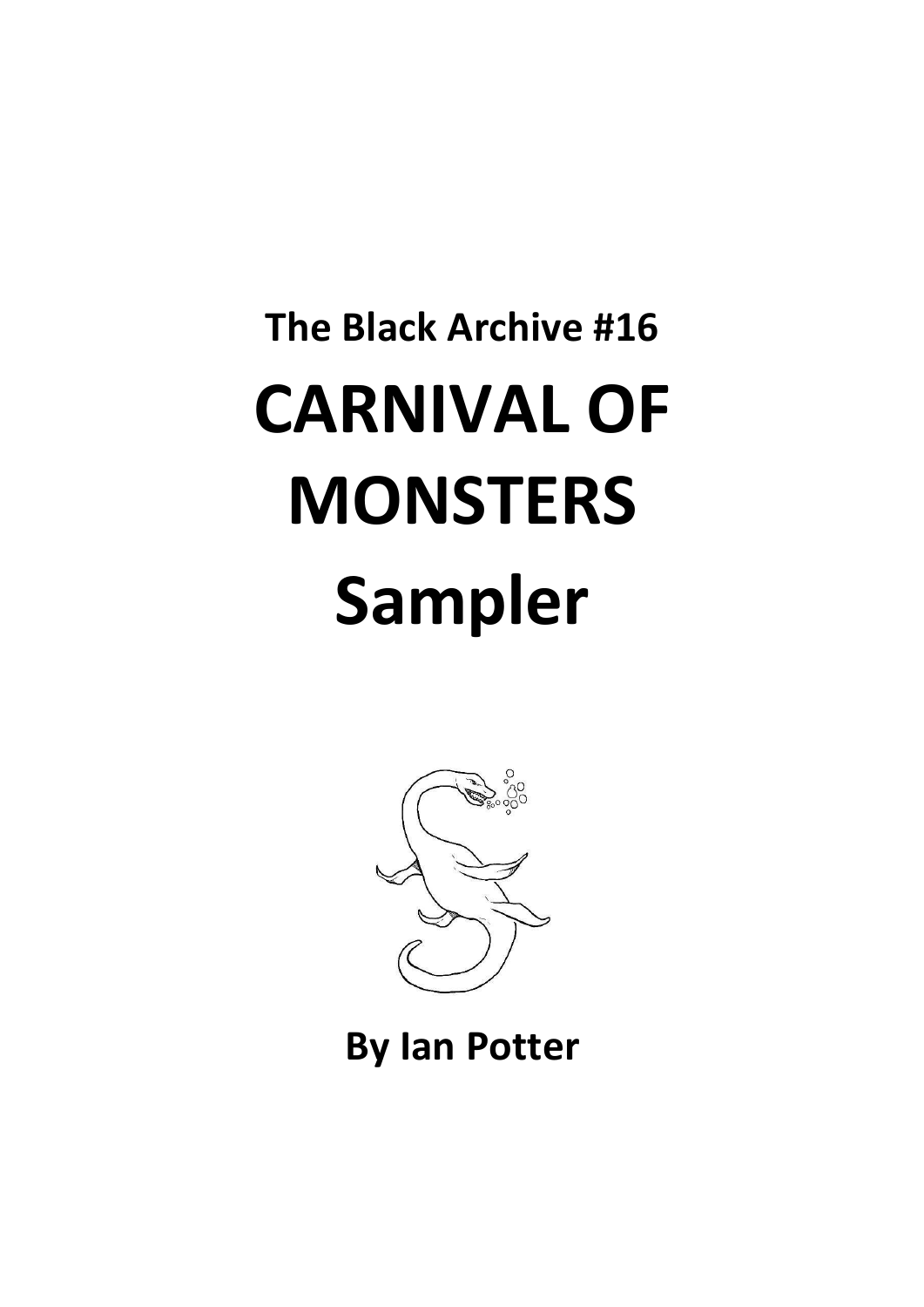Published February 2018 by Obverse Books Cover Design © Cody Schell Text © Ian Potter, 2018 Range Editors: James Cooray Smith, Philip Purser-Hallard

Ian would like to thank:

The staff of the BBC Written Archive Centre, Mark Ayres, Piers D Britton, David Butler, James Cooray *Smith, Kevin Jon Davies, John Dorney, Stuart Douglas, Matthew J Elliott, Paul Ford, Roy Gill, Ian* Greaves, Brian Hodgson, Alistair McGown, Richard Molesworth, Jonathan Morris, Andy Murray, Phil Newman, Andrew Pixley, Philip Purser-Hallard, Paul Rhodes, Steve Roberts, David Rolinson, Kenny **Smith and Andrew Wooding.** 

*If he could, he'd particularly like to thank Barry Letts and Robert Holmes.* 

Ian Potter has asserted his right to be identified as the author of this Work in accordance with the Copyright, Designs and Patents Act 1988.

All rights reserved. No part of this publication may be reproduced, stored in a retrieval system, or in any form or by any means, without the prior permission in writing of the publisher, nor be otherwise circulated in any form of binding, cover or e-book other than which it is published and without a similar condition including this condition being imposed on the subsequent publisher.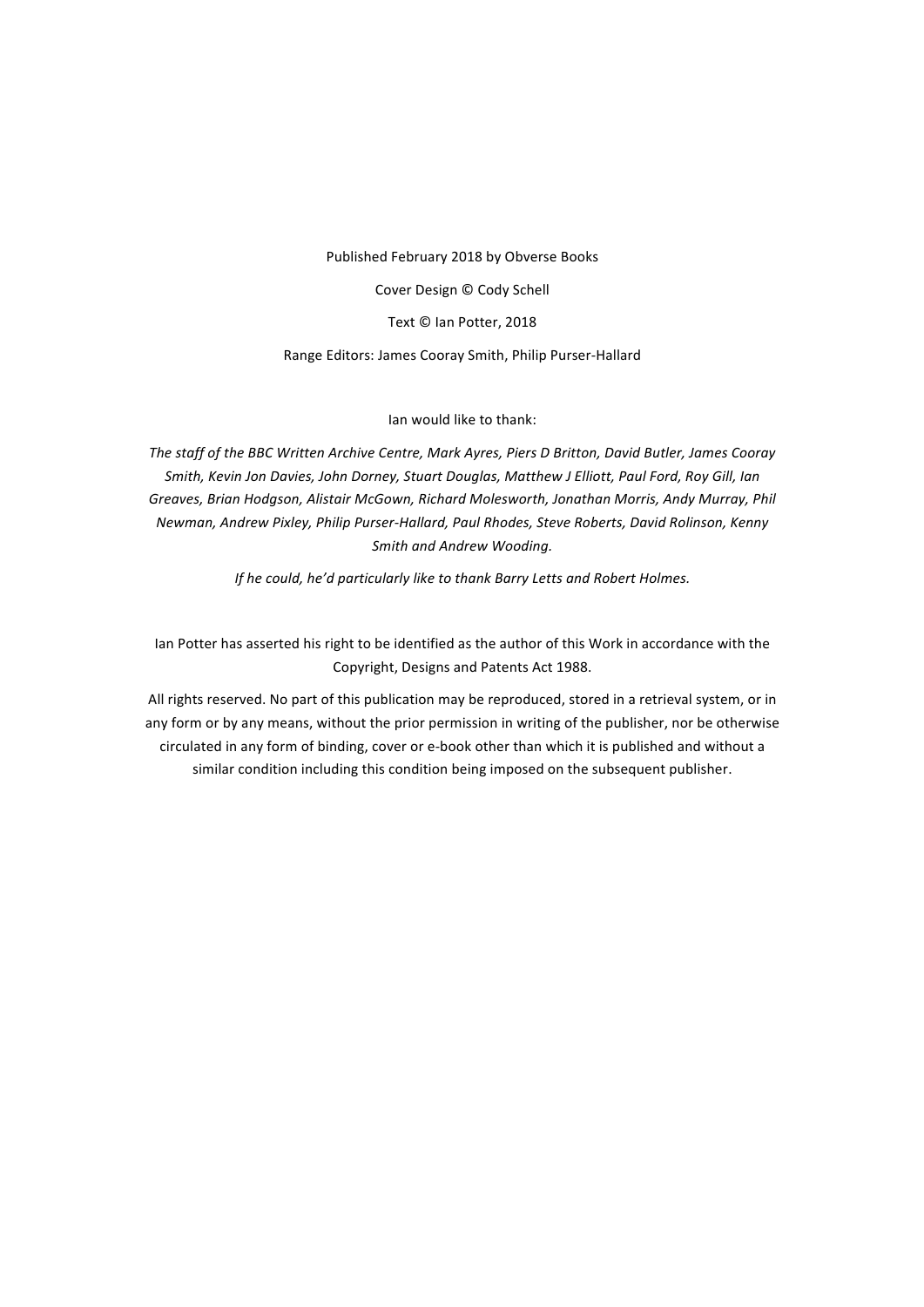## **9: 'JUST A LOOSE CONNECTION'**<sup>1</sup>

This brings us neatly to some of the wider satirical targets of the serial.

One very clear resonance at the time will have been Britain's relationship with Europe. *Carnival of Monsters* began transmission on 27 January, less than four weeks after the UK officially entered the Common Market, on 1 January 1973. Obviously that hadn't been planned when the programme was being devised in 1971, but the move was clearly on the cards and was already being reflected fictionally in Doctor Who. *The Curse of Peladon*, from the start of 1972, and *Frontier in Space* (1973) which would follow *Carnival of Monsters* directly on transmission were both stories that dealt with isolationist worlds making contact with other species and the anxieties over what that might entail<sup>2</sup>.

One very specific related anxiety of the 1970s that *Carnival of Monsters* tapped into beyond straightforward xenophobia was a fear of disease spread by increased international contact. Millions were known to have died worldwide in the Asian and Hong Kong flu pandemics of the late 1950s and the end of the 1960s respectively, and fear of such events recurring informed a great deal of popular science fiction of the time. Doctor Who writer Terry Nation, in particular, was repeatedly drawn to the theme of plague, most famously in his TV series **Survivors** (1975-77).

Closer ties to Europe raised the specific fear of the spread of rabies, a disease absent in the UK at the time, but still present in domestic dogs in Spain and Italy, and in wild animals like foxes as close to the UK as France<sup>3</sup>. The UK's animal quarantine laws were strict to prevent rabies reaching Britain, and through the 1970s UK TV regularly screened Public Information Films warning of the disease's danger and advising holiday-makers against smuggling animals back into the UK $^4$ . It's probably in this context that the Inter Minorian tribunal's alarm at unregistered livestock reaching their world should be understood<sup>5</sup>.

Probably the serial's most remarked-on line with clear political resonance is Orum's pronouncement about the Functionaries, which Barry Letts comments on specifically in *Writing for Television in the* 70s: 'They've no sense of responsibility. Give them a hygiene chamber and they store fossil fuel in it'<sup>6</sup>.

In its original form (along the lines of 'Give them a bath and they'd store coal in it'), it's a line with a rich political history, paraphrasing a snobbish disregard for the living conditions of workers and specifically miners that dates back to the early 20th century. It's quoted in George Orwell's The Road

 $1$  Vorg, episode 1.

 $2$  Coincidentally, Draconia – the world in *Frontier in Space* – has also suffered from a history of space plague. In Draconia's case the isolationism may stem more directly from the Japanese inspirations for Draconian culture, drawing on Japan's historical period of withdrawal, known as Sakoku.

 $3$  There is by chance something of the rabid dog in the Drashigs. Their heads are built around the skulls of fox terrier dogs, their distinctive call incorporates the slowed down howls of sound designer Brian Hodgson's corgi bitch and at least one of them froths alarmingly at the mouth. Check out the raw model filming on the Special Edition DVD set for far more bubbly-mouthed Drashig action than you ever thought you'd need.

A number of these anti-rabies public information films can be found online. A 1976 example may be viewed on the National Archives site and several more have been uploaded to YouTube by private

individuals.<br><sup>5</sup> In *Inside The TARDIS*, James Chapman also posits the 1968 Commonwealth Immigration Act and 1971 Immigration Act as potential influences (Chapman, James, *Inside the TARDIS: The Worlds of* Doctor Who pp95-96). Certainly, their restriction of UK residence rights available to subjects of former British colonies will have heightened general awareness of issues of racism, immigration policy and the legacy of empire, all of which have some bearing on *Carnival of Monsters*. <sup>6</sup> Episode 1.